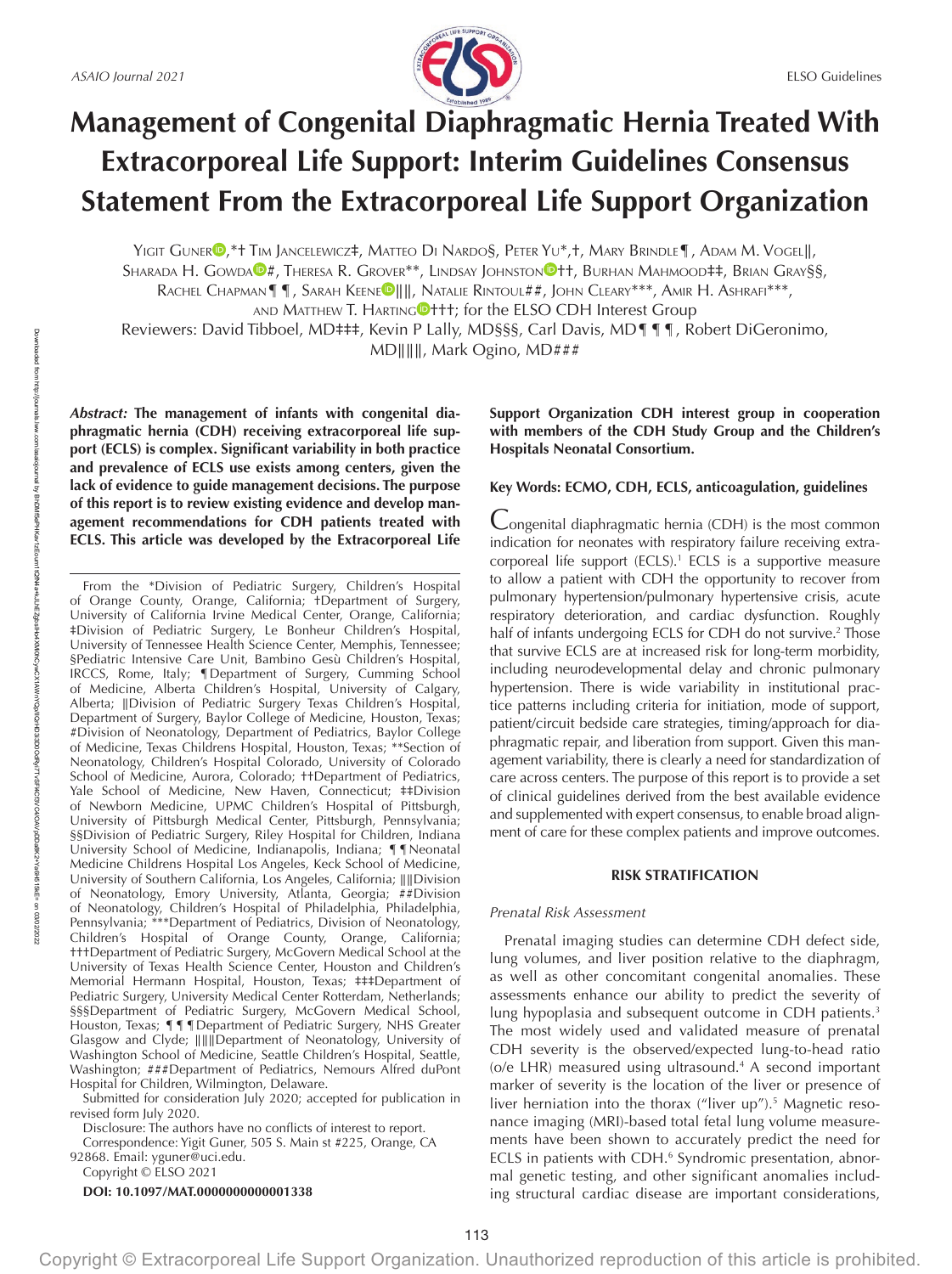which influence postnatal management decisions including consideration of ECLS support. Major structural defects seen on fetal echocardiography may preclude ECLS candidacy.7 In summary, higher mortality and significantly increased likelihood of ECLS need may be expected with the following prenatal assessments:

- $o/e$  LHR:  $<$ 25%
- Liver herniation: >20%
- o/e total fetal lung volume: <25%

## *Recommendations*

• Prenatal measurements can be used for identification of concomitant anomalies, assessment of severity, counseling and preparation for optimal resources for delivery and postnatal care, including delivery at an ECLS center.

#### *Postnatal Risk Assessment*

Between 20% and 40% of infants born with CDH escape prenatal detection, and prematurity or postnatal events clearly alter the clinical course. Therefore, reassessment of CDH risk after birth is paramount. Multiple strategies for postnatal risk assessment exist.<sup>3</sup> The CDH Study Group score, based on birth weight (BW) and Apgar score at 5 minutes, was developed with the purpose of estimating disease severity in the first 5 minutes of life. The Brindle CDH mortality risk model is the updated version of the CDH Study Group equation and uses an integer score comprising low BW, low or missing Apgar scores, severe pulmonary hypertension by echocardiography, major cardiac anomaly, and chromosomal anomaly. The probability of ECLS use can also be estimated using early postnatal blood gases. CDH-specific ECLS mortality risk models have also been developed.8 However, none of the risk models meet the recommended statistical parameters to be considered adequate for clinical decision making.3

## *Recommendations*

- After birth, every infant must have an individualized risk assessment.
- Most postnatal risk models are best suited for nonclinical use or use for quality assessment and improvement but may supplement or confirm a prenatal risk assessment to create a risk profile.

# **INITIAL MANAGEMENT OF INFANTS WITH CDH FOR THE LIKELY ECLS CANDIDATE**

# *Delivery Planning*

Infants identified prenatally with CDH should be delivered at or adjacent to a tertiary facility with ECLS capabilities when possible, as outborn status has been shown to be an independent risk factor for mortality.9 Infants born preterm may benefit from antenatal steroids or postnatal surfactant administration, but these medications are not indicated for routine use in fullterm infants with CDH. There are few data specific to ECLS in

patients with right-sided CDH, but ECLS use may be higher in these patients compared with the CDH population as a whole due to a greater frequency of large/high-risk defects.10

#### *Immediate Postnatal Management*

Initial postnatal management should follow Neonatal Resuscitation Program (NRP) guidelines with additional emphasis on early and protocolized endotracheal intubation and nasogastric tube decompression. Many institutions have developed clinical care guidelines for the initial management of infants born with CDH. Minimization of barotrauma/volutrauma is the goal, with recommendations to limit the PIP utilized in conventional mechanical ventilation to 25  $\text{cmH}_{2}$ 0 and to use higher respiratory rates with shorter inspiratory times.<sup>11</sup> A degree of permissive hypercapnea should be tolerated, with a pH limit of 7.2 and partial pressure of CO $_{\textrm{\tiny{2}}}$  limit of 65–70 mm Hg. Oxygen should be titrated as recommended by NRP, with targeted preductal saturations of 85% (or 75%–85% in the first hours of life).<sup>12,13</sup>

# *Recommendations*

- Delivery planning at or near an ECLS center
- Goal-directed management: preductal  $SpO_{2} > 85\%$ ,  $pH > 7.2$ , PCO<sub>2</sub> < 65–70
- Pressure-controlled/pressure-limited *conventional* ventilation and avoidance of lung injury: PIP<25  $\textsf{cmH}_{\textsf{2}}\textsf{0}$

# **POSTNATAL CARE AND MANAGEMENT OF PULMONARY HYPERTENSION**

Early echocardiographic assessment of cardiac anatomy, biventricular systolic, and diastolic function and evaluation for pulmonary hypertension (PH) should occur within 4–12 hours of life, particularly for high-risk infants. In severe CDH, cardiac dysfunction may be symptomatic in the delivery room. Special attention should be paid to the right and left ventricles given the fact that numerous factors can lead to diminished right ventricular (RV) and left ventricular (LV) volume/function, along with the strong association with outcome.<sup>14</sup> In addition to its role in assessing cardiac function, echocardiography is also critical to identify associated major congenital heart disease. Fluid overload in these patients is associated with poor outcomes, and aggressive fluid resuscitation in the setting of RV and LV dysfunction may be poorly tolerated.

Inhaled nitric oxide (iNO) is often considered for PH with close assessment of patient response, or as a bridge to ECLS; however, current literature does not show a conclusive benefit (and may be deleterious in the setting of LV dysfunction).15 Moreover, several studies have shown neither reduction in ECLS use nor improvement in survival among CDH patients receiving iNO. Milrinone, a phosphodiesterase (PDE3) inhibitor with inotropic and lusitropic effects on the heart, which is also a pulmonary vasodilator, may be of benefit in the setting of ventricular dysfunction. However, symptomatic LV dysfunction is an indication for ECLS. Prostaglandin E1 may be used to maintain ductal patency if there is evidence of right ventricular failure.<sup>16</sup> If started before cannulation, many centers continue iNO through repair, but such longterm use and empiric use are not supported by evidence. Finally,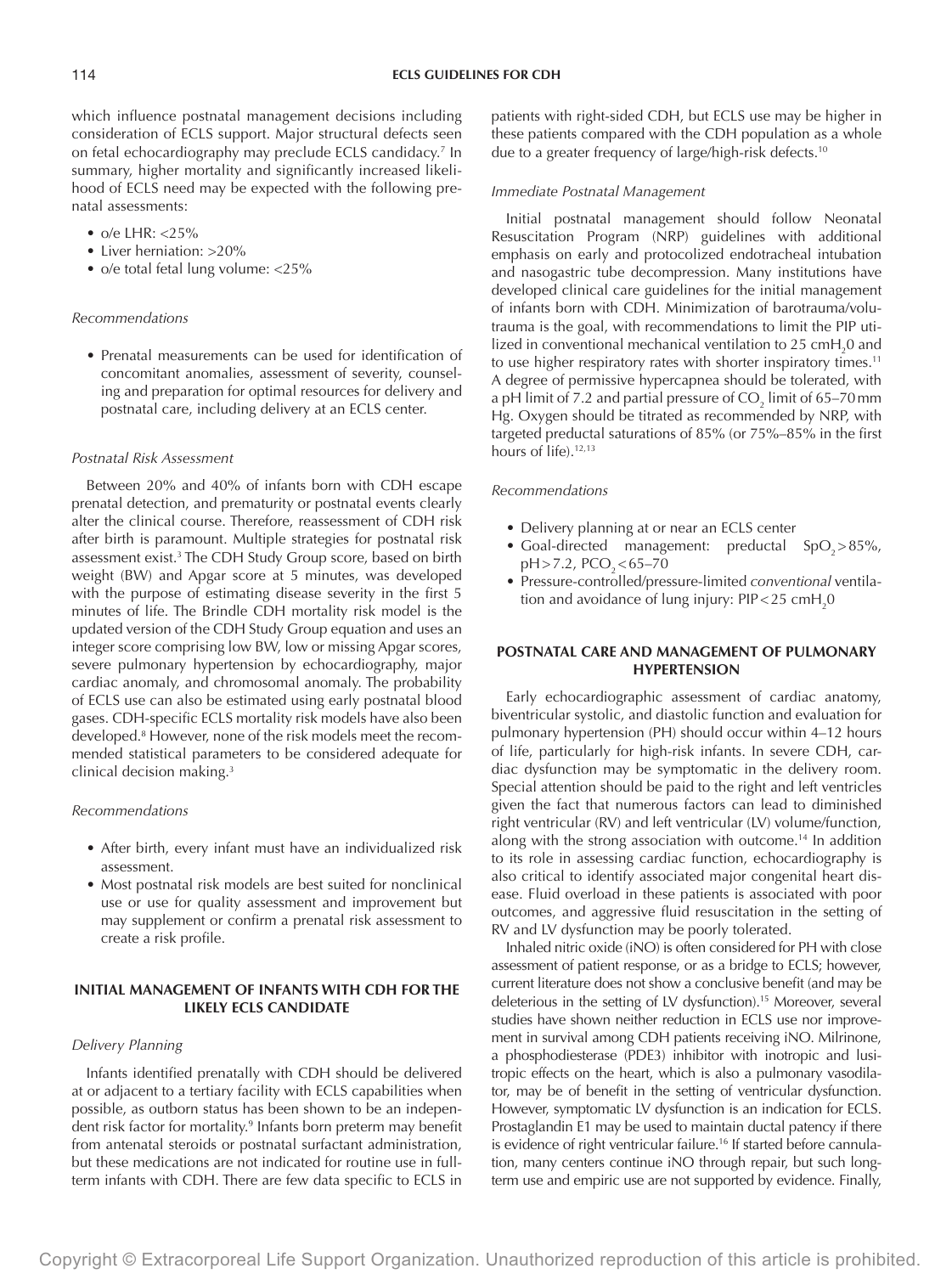pulmonary vasodilator pharmacotherapy including phosphodiesterase five inhibitors (Sildenafil), endothelin receptor antagonists (Bosentan), and prostanoids (epoprostinol), while potentially important for mid/long-term pulmonary vessel stabilization, are not generally employed in the acute stabilization phase.<sup>17</sup>

## *Recommendations*

- Early (4–12 hours of life) echocardiogram to assess cardiac anatomy and function
- Judicious fluid resuscitation and use of vasopressors for hemodynamic support
- Avoid iNO if evidence of left ventricular dysfunction with elevated left atrial pressure, and prompt discontinuation if no clinical response
- Pulmonary vascular resistance reducing agents such as sildenafil, prostacyclin, milrinone, and vasopressin may improve pulmonary hypertension but require further study

# **ECLS INDICATIONS AND TIMING OF ECLS INITIATION**

In general terms, the initiation criteria for ECLS are the same for neonates with noncardiac respiratory failure and those with CDH. Both ELSO and the CDH Euro consortium have previously made recommendations regarding the physiologic parameters that may represent failure of conventional or other therapies.<sup>12</sup> Given the differences in practice patterns, there are no uniformly accepted and rigidly followed criteria for ECLS initiation for CDH.18 ECLS may be considered for patients who have persistently labile cardiopulmonary status and low preductal saturations (<85% with markers of impaired end-organ perfusion).

Delay in initiation of ECLS may occur secondary to a belief in reversibility of the respiratory failure, which could lead to barotrauma from prolonged, higher-pressure ventilation. There

|  |  |  |  | Table 1. Indications for Initiation of ECLS for CDH |
|--|--|--|--|-----------------------------------------------------|
|--|--|--|--|-----------------------------------------------------|

| <b>ECLS</b> Indications                    | Considerations                                                                                                                                                                                                                                                                                                                      |
|--------------------------------------------|-------------------------------------------------------------------------------------------------------------------------------------------------------------------------------------------------------------------------------------------------------------------------------------------------------------------------------------|
| Hypoxic/hypercapnic<br>respiratory failure | 1. CMV settings PIP > 26-28 cm H <sub>2</sub> O,<br>PEEP > 6 cm H <sub>2</sub> O, RR > 50<br>2. HFOV settings MAP > 14, fre-<br>quency <7 Hz, amplitude >40<br>3. Inability to achieve or maintain<br>preductal SpO <sub>2</sub> >85%<br>4. Persistent severe respiratory<br>acidosis (PCO <sub>2</sub> > 70 mm Hg) with<br>pH<7.20 |
| Circulatory failure                        | 1. Inadequate oxygen delivery (DO <sub>2</sub> )<br>with metabolic acidosis<br>2. Inadequate end-organ perfusion,<br>lactate >3, oligouria<br>3. Refractory systemic hypotension<br>nonresponsive to fluid and vasoac-<br>tive medications<br>4. Pulmonary hypertension $\pm$ right<br>ventricular dysfunction                      |
| Acute clinical deterioration               | 5. Left ventricular failure<br>1. Preductal desaturation <70% with<br>inability to recover with ventilator<br>optimization<br>2. Hemodynamic instability recalci-<br>trant to inotrope and chronotrope<br>initiation/titration                                                                                                      |

are no data that suggest a specific number of pre-ECLS ventilator days that exclude neonates with CDH from being candidates for ECLS, and clinicians should use their judgement based on the circumstances of each patient. Current clinical practice recommendations support the concept of minimizing barotrauma through limitations on peak airway pressure.12 Consensus indications based on expert opinion are summarized in Table 1.

## **ECLS CONTRAINDICATIONS**

The most common relative contraindications to ECLS support are low birthweight (BW), low gestational age (GA), grade III–IV intracranial hemorrhage, significant coagulopathy, or uncontrolled bleeding. Patients with CDH who have additional major anomalies, chromosomal aberrations, or syndromes have significantly lower survival than infants with isolated CDH. In these cases, if there is a predicted high risk of mortality, increased risk of ECLS complications, and anticipated poor outcomes, clinicians, and families may reasonably choose not to proceed with ECLS.

Broadly accepted patient selection criteria for ECLS are GA 34 weeks or greater and BW greater than 2kg. There have been neonates below the accepted weight and GA criteria who have been treated with ECLS reported from the ELSO registry, and it is possible to lower these previously accepted limits to 32 weeks for gestational age and  $1.7-2$  kg for weight.<sup>19,20</sup>

Short-term survival is possible in patients with both CDH and congenital heart disease treated with ECLS.<sup>21</sup> Pulmonary hypertension, as classically seen in CDH patients, may serve as a contraindication to palliative congenital heart surgery; as such, these children may not be considered ECLS candidates. It has been shown that operative mortality for index cardiac operations is greater in patients with CDH and congenital heart disease.22 Therefore, use of ECLS in the setting of concomitant congenital heart disease and CDH should be considered on a case-by-case basis and at centers with significant experience.

# *Recommendations*

- GA≤32 weeks and weight≤1.7–2kg should be considered relative contraindications
- Concomitant severe congenital heart disease and CDH may be considered a contraindication for ECLS based on severity of the cardiac defect; multidisciplinary communication is mandatory in such patients
- Major genetic abnormalities or syndromes are commonly considered relative contraindications for ECLS

## **MODE OF SUPPORT**

The choice of ECLS mode for CDH patients is an area where there is considerable controversy. Proponents of venovenous (VV) ECLS point toward a potential benefit to the delivery of oxygenated blood to the pulmonary arterial system, as well as the potential for decreased acute neurologic complications during ECLS; proponents of venoarterial (VA) ECLS cite a proposed benefit of both offloading the RV and decreasing pulmonary blood flow in the setting of pulmonary hypertension. Previous studies have shown that patients with CDH can be effectively treated with VV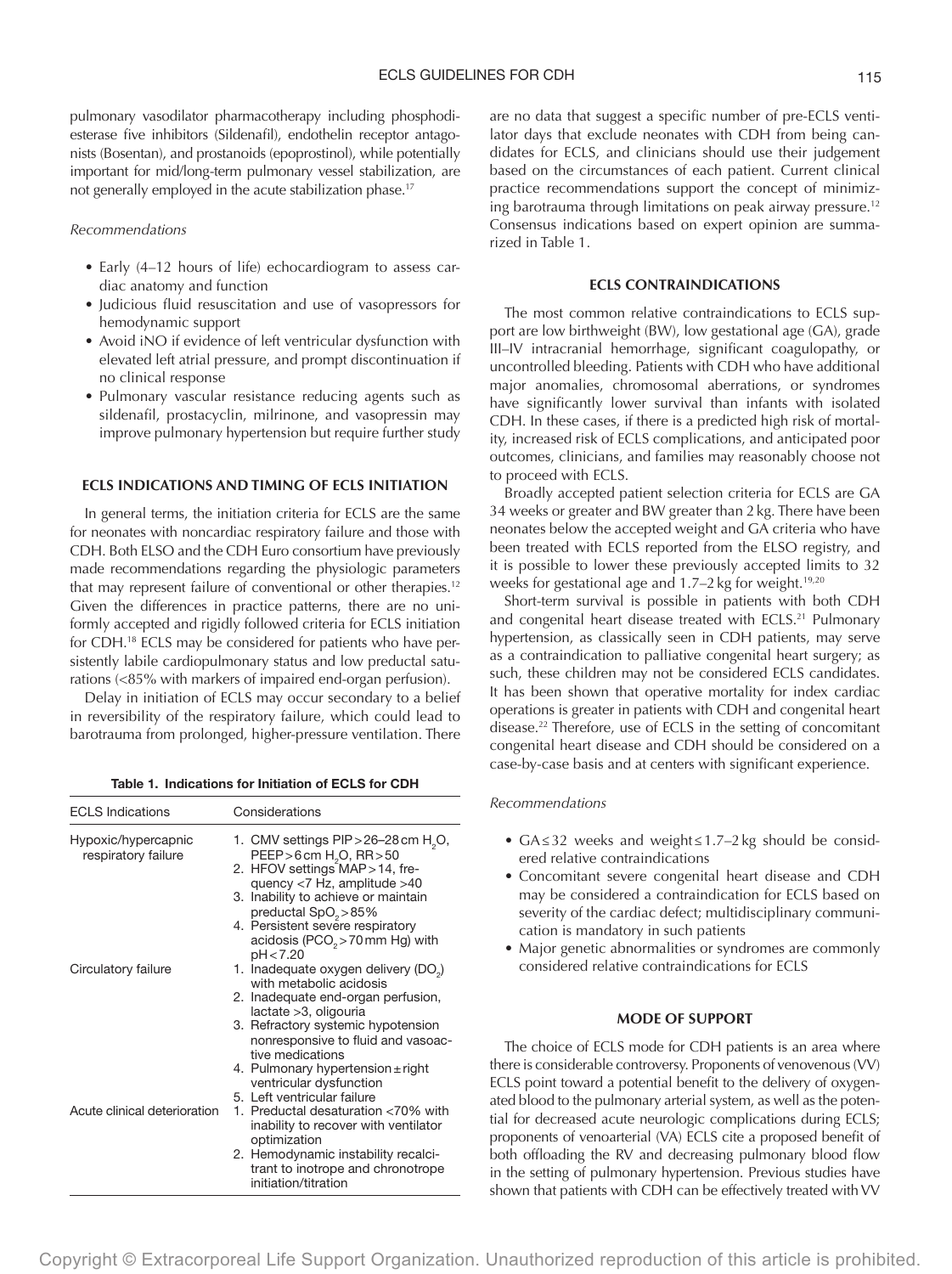ECLS but have also not shown a survival benefit.<sup>23</sup> Nevertheless, the most recent ELSO analysis suggested a survival difference with VA in the subset of neonates who required ECLS after CDH repair (pre-ECLS repair), which may be due to the small sample size of the pre-ECLS repair group.<sup>24</sup> There is some evidence of decreased neurologic complications for CDH patients treated with VV when compared with VA, which parallels data on post-ECLS MRI for neonatal respiratory patients.23,25 The most recent ELSO analysis did not identify any differences in rates of acute, severe neurologic events between VA and VV.<sup>24</sup> Despite having equivalent outcomes, VV cannulation is not always anatomically possible, as the diameter of the jugular vein may be too narrow to allow the smallest possible VV cannula to be used safely. Further, venous cannulation may be technically difficult with the mediastinal shift typically seen in CDH.

Data on the use of VV for extracorporeal cardiopulmonary resuscitation in neonates (ECPR) is extremely limited. ECPR can be defined as VA cannulation in a patient who experienced a sudden and unexpected pulseless condition attributable to cessation of cardiac mechanical activity. Given that VV requires satisfactory cardiac output to be able to provide ECLS, in cases of extremely poor cardiac function and such as during ECPR, VA cannulation is indicated.

#### *Recommendations*

- Both venoarterial (VA) and venovenous (VV) ECLS may be used to support infants with CDH with equivalent survival
- Decision of VA *versus* VV should be based on specific clinical scenario, center experience or preference, patient/ vessel size, and cannula availability

## **CANNULATION**

Cannulation of the neonate with CDH may be more challenging given extreme changes to the thoracic and vascular anatomy as a result of the mediastinal shift and resulting changes to the vasculature. Neonates with CDH have been described to have smaller internal jugular veins.<sup>26</sup> In these patients, a more aggressive dissection towards the jugular vein/ brachiocephalic/subclavian vein junction may be needed for cannulation.26 Right CDH presents further anatomical challenges given the extreme changes in thoracic anatomy due to the position of intrathoracic liver.<sup>27</sup> Specifically, with right CDH, the venous cannula may preferentially course to the ectatic azygous vein, which may be initially difficult to recognize and difficult to correct. Confirmation of appropriate cannula position via chest radiography and echocardiography, depending upon cannula type, should occur.

# *Recommendations*

- Cannulation in CDH carries additional risks which should be taken into account if cannulation is difficult
- Echocardiographic confirmation of cannula position may be beneficial in VA cannulation and is essential in bicaval VV cannulation

#### **PUMP TYPE**

The two most common commercially available pump types are roller and centrifugal. A recent ELSO study examined the relationship between ECLS pump type and outcomes in the CDH population, which showed no difference in mortality or severe neurologic events during ECLS between roller and centrifugal pumps; however, there was a sixfold increase in the odds of hemolysis for centrifugal pumps.<sup>28</sup> An alternative study from the ELSO registry of over 12,000 patients identified increased mortality (likely hemolysis-mediated) with centrifugal pumps among patients who are  $\leq 10$ kg in weight.<sup>29</sup> It is unknown whether some brands of centrifugal pumps are superior to others in minimizing risk of hemolysis. Hemolysis can lead to hyperbilirubinemia, acute renal failure, and other end-organ damage.28 Some limitations of these studies include evaluating neurologic events using only head ultrasound and computed tomography (CT). There is the potential that neurologic injury was underappreciated given that MRI results were not reported.

# *Recommendations*

- ECLS pump type has not been shown to definitively affect mortality in the CDH population
- There is an increased risk of hemolysis with centrifugal pumps among patients ≤10kg in weight

# **ON-ECLS VENTILATION STRATEGIES**

CDH is characterized by both bronchial and pulmonary vascular hypoplasia. Both of these conditions can contribute to the development of ventilator-induced lung injury. Such lung injury can occur even during ECLS, underscoring the importance of lung protective measures. Of the standard modes of ventilation (pressure or volume controlled, high frequency oscillatory ventilation), there is no single mode which has been demonstrated to be superior while on ECLS. Any of these modes of ventilation may be appropriate while on ECLS as long as they are undertaken with a strategy to minimize volutrauma, barotrauma, and atelectrauma. Identifying over-distention is more challenging with HFOV, while pressure volume loops may guide SIMV adjustments.

Minimizing ventilator-induced injury is an essential component of using a lung-protective strategy during EMCO. Once on ECLS, the respiratory rate can be significantly reduced, allowing  $CO<sub>2</sub>$  removal by ECLS sweep flow. A high fraction of inspired oxygen (FiO<sub>2</sub>) in lung areas with a low ventilation–perfusion ratio might alone cause reabsorption atelectasis and oxygen toxicity. Thus, we recommend minimizing ventilator FiO<sub>2</sub> to 0.21–0.40 once on ECLS. Patient blood gases and saturations, as well as mixed venous saturation on VA ECLS, will guide ECLS flow settings.<sup>11</sup> For lung protection during ECLS, a reduction of the tidal volume to a maximum of 4–5ml/kg, a strategy that reduces the tidal strain in the hypoplastic CDH lung, is recommended.11 Second, strategies to limit the intratidal alveolar opening and closing are recommended. A consistent level of positive end expiratory pressure (PEEP) (5–10 cm  $\rm H_2O$ ) should be maintained to limit the atelectrauma and prevent worsening of pulmonary hypertension secondary to atelectasis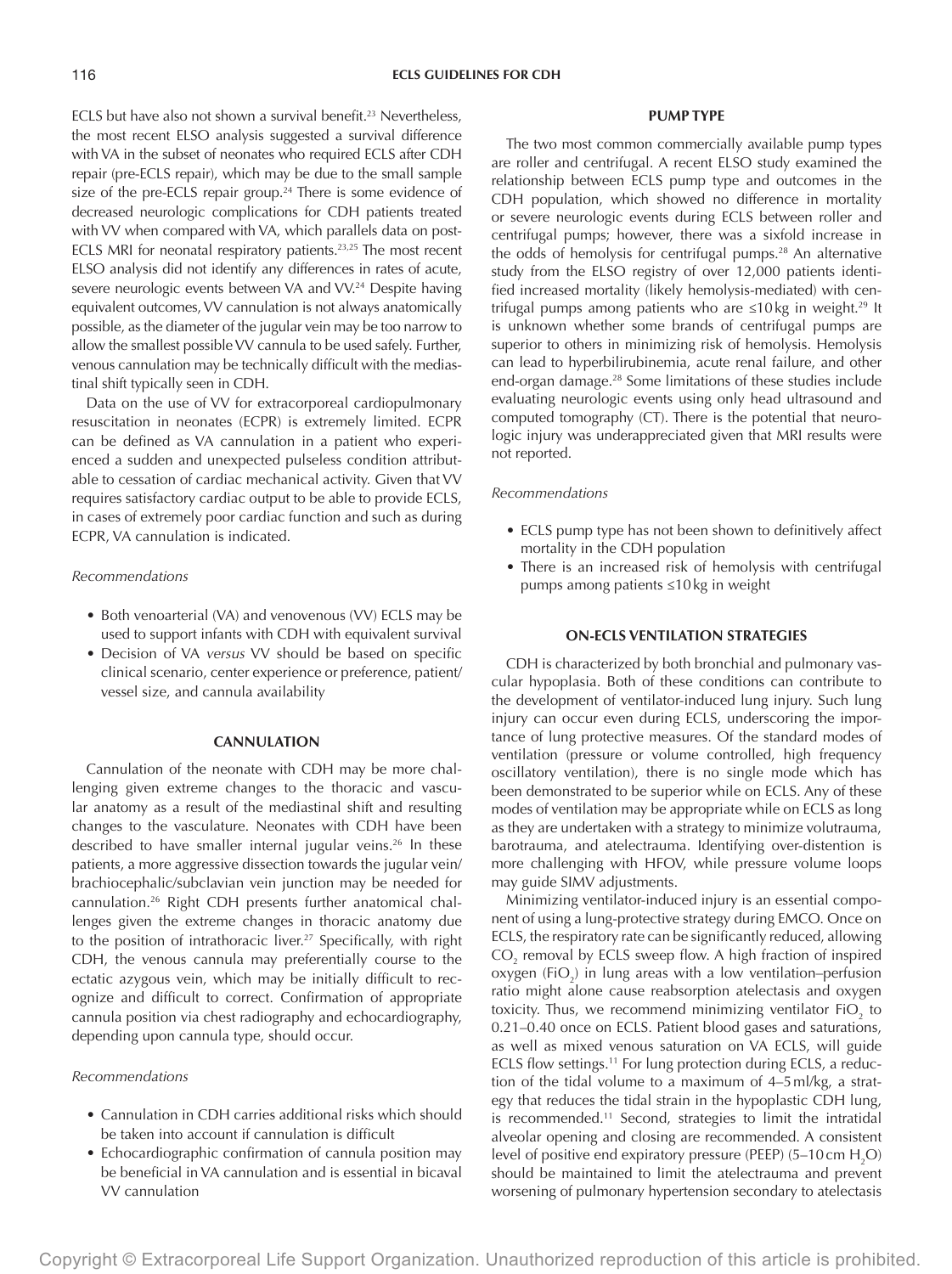and parenchymal inflammation. PEEP or mean airway pressure (MAP) during high frequency ventilation should be titrated to avoid under-inflation and over-inflation, thereby optimizing cardiac output and minimizing lung injury.

#### *Recommendations*

- A strategy of lung protective mechanical ventilation for minimizing lung injury with low pressures/volumes, low respiratory rate, and low  $FiO<sub>2</sub>$
- Titrate PEEP or MAP with a goal of maintaining alveolar inflation and minimize hemodynamic compromise
- Maintain a target preductal Sat >85% and mixed venous oxygen >65%

## **TIMING OF SURGICAL REPAIR**

The optimal timing for surgical repair of the diaphragmatic defect for a CDH patient who receives ECLS remains controversial, and this decision must take into consideration the myriad of challenges involved in either operating while on ECLS or attempting to delay surgery until after decannulation. The challenges of surgery on ECLS include shifts in fluid status, risk of hemorrhage while anticoagulated, and the potential inability to wean from ECLS; surgical bleeding is reported in 8%–14.7% of infants repaired on ECLS and up to 30% have hemorrhagic complications. The potential/theoretical advantages of surgery while on ECLS include avoidance of nonrepair (which has a 100% mortality), and the relief of intrathoracic compression early, allowing pulmonary parenchymal expansion, minimization of obstruction to pulmonary blood flow, stabilization of pulmonary hypertension, recovery from cardiac dysfunction, and restoration of normal anatomy. The specific approach varies by institution and ranges from early repair on ECLS, to delayed repair on ECLS, to attempting to wean off before repair and, if unsuccessful, repairing on ECLS. Among CDH neonates who receive ECLS, 10% are repaired before ECLS, 47% on ECLS, 28% after ECLS, and 15% do not receive repair.30

Select evidence suggests that repair *after ECLS* decannulation is associated with optimal survival. A report from the CDH Study Group reviewed CDH patients who underwent diaphragmatic repair and ECLS; repair after ECLS was associated with increased survival, compared with repair on-ECLS.31 A retrospective study concluded that delayed repair off ECLS reduced operative morbidity and improved survival.32 A recent ELSO study evaluating showed with propensity matching that on-ECLS repair was associated increased mortality compared with repair after ECLS, but this study could not account for those patients that died before repair.<sup>33</sup> In contrast to those studies, and in an attempt to address bias, the CDH study group conducted a propensity score matched comparison of on-ECLS repair to post ECLS repair, accounting for center strategy and patients who expire before repair.<sup>34</sup> In this study, the on-ECLS repair patients were more likely to survive.<sup>34</sup>

Another emerging idea in the controversy of timing of repair relative to ECLS is whether earlier repair during ECLS is more adventagous compared with mid or later during the ECLS course. Several single institution studies did suggest that early repair on

ECLS may also be advantageous.<sup>35,36</sup> The CDH study group study also evaluated early repair on-ECMO to late-repair, using a propensity score match and center strategy analysis, and showed that early repair during ECLS was associated with improved survival.<sup>34</sup>

# *Recommendations*

- For patients who can be decannulated or weaned off ECLS, there may be a benefit to delaying repair until after decannulation, at the risk of having a patient go unrepaired or requiring a late, salvage repair if weaning is unsuccessful
- For patients with a severe CDH phenotype, very early repair while on ECLS may afford a survival advantage because nonrepairs will be avoided, the complication rate may be lower than late repair on ECLS, and early correction of the mechanical contributors to pulmonary and vascular pathophysiology may facilitate subsequent weaning

# **REPAIR ON-ECLS AND ANTICOAGULATION MANAGEMENT DURING SURGICAL REPAIR**

For surgical repair of the CDH on ECLS, the abdominal approach may allow safe reduction of herniated contents with minimal hemorrhage risk and the ability to repair/reconstruct the defect while simultaneously controlling subtle hemorrhage. Meticulous dissection and tissue handling are paramount. Minimizing dissection of the posterior rim of diaphragm is recommended, as this is often the source of ongoing postoperative hemorrhage. Generous utilization of electrocautery and argon beam coagulation minimizes raw surface hemorrhage. Liberal use of a temporary abdominal closure (Gore-Tex patch or temporary Silastic sheet/silo), along with routine tube thoracostomy, allow the opportunity to expeditiously identify and correct hemorrhagic complications. Hemostatic agents may be used for coagulopathic hemorrhage. Pledgeted sutures may aid in hemostasis at the suture sites. These measures collectively minimize bleeding risk and maximize the opportunity to identify and manage postoperative hemorrhage early.

Optimal management of anticoagulation must occur to limit bleeding complications. There is a dearth of evidence for optimal strategies in this area, so most institutional practices are based on theory and anecdotal experience. Table 2 summarizes the general considerations that one should address when operating on ECLS, but in general, there are a range of acceptable practices that vary based on surgeon and institutional preference.

## **ECLS DURATION AND STRATEGIES FOR WEANING**

According to ELSO data, CDH is the most common cause of prolonged neonatal ECLS runs >3 weeks.37 Although increased ECLS length and second courses are associated with worse outcomes and increased risk of complications, more severe disease may require longer runs, and survival is possible after durations in excess of 4 weeks. Data suggest that prolonged ECLS runs beyond 4–6 weeks may be of limited benefit, although universally accepted limits on length of treatment have not been established. Kays et al described survival related to length of ECLS treatment and found survival rates of 56% after 2 weeks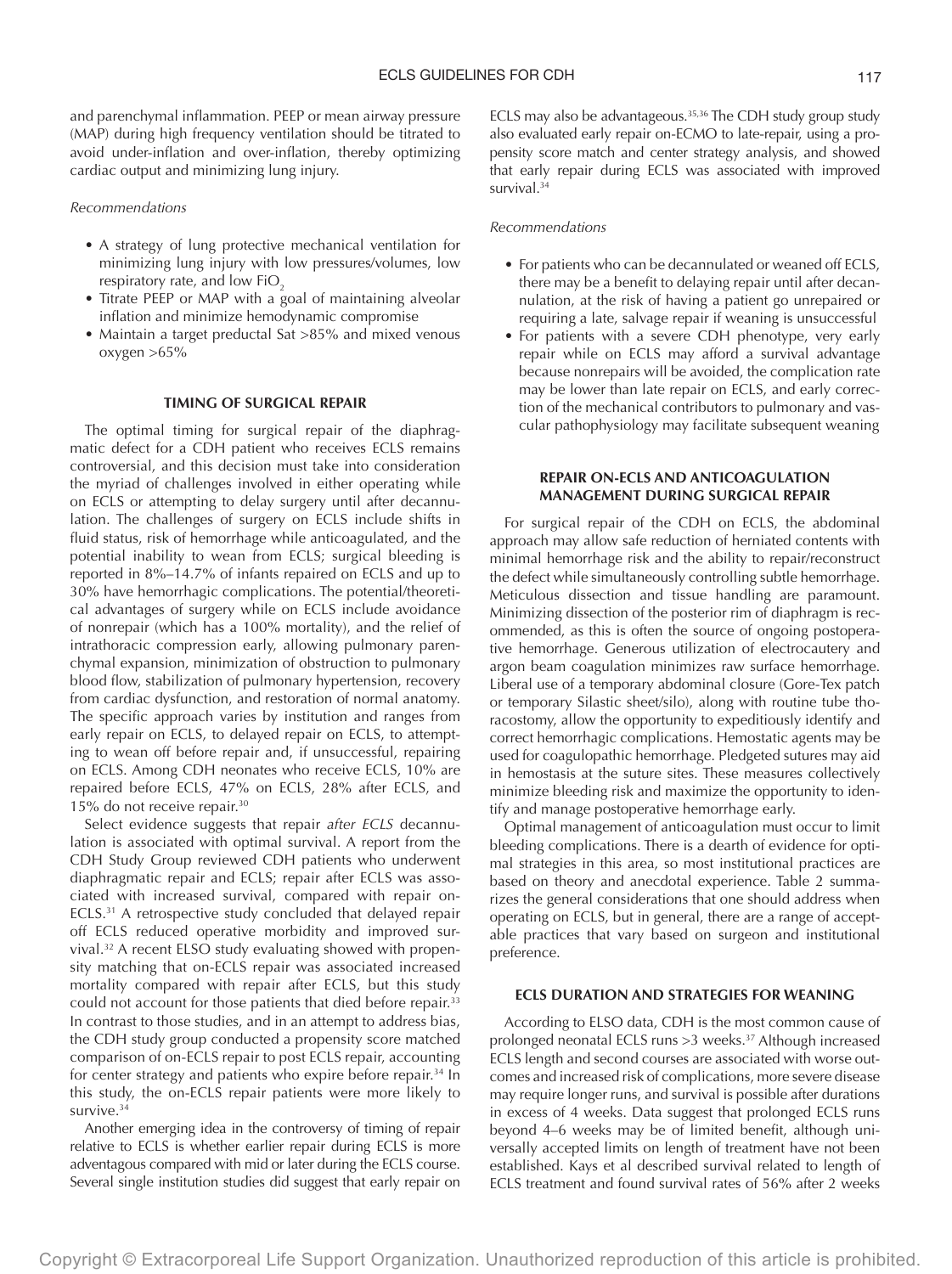Table 2. Circuit and Anticoagulation Management for On-ECLS Repair

| <b>Considerations During CDH Repair on ECLS</b>                                                                                                                                                                                                             |
|-------------------------------------------------------------------------------------------------------------------------------------------------------------------------------------------------------------------------------------------------------------|
| Minimize clots within ECLS circuit.<br>• The circuit should be largely free from clots before surgery to limit DIC from overwhelming consumption of clot-<br>ting factors by existing circuit thrombi.                                                      |
| Goal hematocrit ~35%-45%                                                                                                                                                                                                                                    |
| Goal platelet count >100 k                                                                                                                                                                                                                                  |
| Goals during repair                                                                                                                                                                                                                                         |
| • Fibrinogen >150mg/dL                                                                                                                                                                                                                                      |
| $\bullet$ $\leq$ PTT 60 sec<br>• TEG <sup>TM</sup> / ROTEM <sup>TM</sup> can be used as adjuncts to evaluate the entire coagulation cascade. Consider these<br>adjuncts to optimize the patient preoperatively and replete specific factors postoperatively |
| Lowering anticoagulation targets during perioperative period. Many centers initiate a high risk bleeding protocol<br>with decreased ACT, Anti-Xa, TEG/ROTEM, or aPTT goals, while some centers hold anticoagulation entirely                                |
| Aminocaproic acid (Amicar) or tranexamic acid (TXA) infusion may be used to reduce bleeding risk by inhibit-<br>ing fibrinolysis thus limiting clot breakdown.                                                                                              |
| • Start with a preoperative bolus, followed by an infusion that continues through the operation and up to 48 hours<br>postoperative.                                                                                                                        |
| • Amicar – 100 mg/kg bolus 6 hours preop, then 30 mg/kg/h infusion for 24–48 hours                                                                                                                                                                          |
| • TXA-4-10 mg/kg bolus prep, then 1-4 mg/kg/h infusion for 24-48 hours                                                                                                                                                                                      |
| • Fibrin sealants—consider application to the operative field to limit surface oozing                                                                                                                                                                       |
| • Chest tube/s                                                                                                                                                                                                                                              |
| • Temporary abdominal closure                                                                                                                                                                                                                               |
| ○ Silo or patch for skin                                                                                                                                                                                                                                    |
| o Prevents abdominal compartment syndrome in the case of postoperative bleeding and edema<br>○ Allows placement of surgical packs in case of surface oozing                                                                                                 |
|                                                                                                                                                                                                                                                             |

of ECLS, 46% survival at 3 weeks, and 43% of patients at 4 weeks survived to discharge. After 5 weeks of ECLS, survival dropped to 15%, and after 40 days of ECLS support, there were no survivors.38 Thus, arbitrary cutoffs of less than 4 weeks for CDH patients on ECLS may limit an opportunity for recovery and liberation from ECLS.

The ability to wean extracorporeal support in the CDH patient is dependent upon full recovery of bilateral ventricular function and improvement/stabilization of pulmonary hypertension. Indicators of readiness to begin weaning include: improvement in pulmonary hypertension, pulmonary recruitment on low ventilator settings, ventilator  $FiO_{2} < 0.4\% - 0.5\%$ , adequate cardiac output and heart rate with minimal to no requirement for vasoactive support, and spontaneously rising/stable mixed venous oxygen saturation near >65%–75% despite increased metabolic demand. Most CDH patients who

| Table 3. Considerations for Weaning Off ECLS |  |  |
|----------------------------------------------|--|--|
|----------------------------------------------|--|--|

| When to trial<br>off | <b>Improved respiratory status:</b> Adequate lung                     |
|----------------------|-----------------------------------------------------------------------|
|                      | expansion on CXR to FRC without focal areas                           |
|                      | of concern (consolidation, atelectasis, effu-                         |
|                      | sion), FiO <sub>2</sub> is $\leq$ 0.4 on rest vent settings           |
|                      | Improvement in pulmonary hypertension as                              |
|                      | evidenced by resolution of the pre/post ductal                        |
|                      | SpO <sub>2</sub> gradient (if ductus arteriosus is patent) or         |
|                      | decreased (subsystemic) RV/PA pressures as                            |
|                      | evidenced by echo parameters.                                         |
|                      | <b>Hemodynamic stability</b> without metabolic                        |
|                      | acidosis on minimal or no inotropic/vasoactive                        |
|                      | medications, maintains adequate VO <sub>~</sub> /DO <sub>2</sub> with |
|                      | metabolic challenges such as with awake/cry-                          |
|                      | ing and routine care. Optimized LV function.                          |
|                      | SvO <sub>2</sub> spontaneously rising on VA ECLS, with a              |
|                      | $qcal > 60\%$                                                         |
| If unable meet       | <b>CDH repair on ECLS</b>                                             |
| goals for            | Optimize medications to treat pulmonary                               |
| trial off            | hypertension-iNO, sildenafil, PGE1, bosen-                            |
|                      | tan, treprostinil, and others                                         |

require ECLS demonstrate suprasystemic RV pressures on echocardiography, so a decrease in these pressures to subsystemic levels before decannulation is ideal. In some cases, inhaled or systemic pulmonary vasodilator pharmacotherapy may be needed to improve RV function to either reach readiness for a trialed off or having a successful trial off. Options may include the use of Sildenafil, Bosentan, epoprostinol, and or iNO. Their availability or use may depend on institutional availability and practice patterns.

When the patient achieves adequate end organ perfusion, with adequate lung expansion, good compliance, low oxygen requirement, and minimal total body edema, the patient may be ready for a trial off ECLS support. If lung function is adequate at acceptable ventilator settings for 20–60 minutes, decannulation can be considered. The goal is to have a reasonable amount of latitude for worsening clinical condition such that increased need for ventilatory support and oxygenation can still be maintained. However, there are no restrictions on ideal ventilator type or specific settings required before decannulation. In select high-risk patients, it may be appropriate to leave the cannulas *in situ* for a brief interval following discontinuation of ECLS in the event of clinical deterioration and the need to reinstitute ECLS support or continue support for longer given the risk of thrombotic complications. See Table 3 for recommendations.

#### **LONG-TERM OUTCOMES**

CDH is associated with significant long-term morbidities. Overall, the reported incidence of chronic lung disease in survivors of CDH is 33%–52%, with ECLS utilization associated with a ninefold increase in this complication.<sup>39</sup> Many survivors require long-term treatment of pulmonary hypertension. The risk of neurologic sequelae is significant in CDH survivors and those requiring ECLS are the highest risk. Predischarge MRI may identify subclinical abnormalities, allowing early diagnosis of potentially morbid neurologic sequelae. Regardless of the ultimate cause,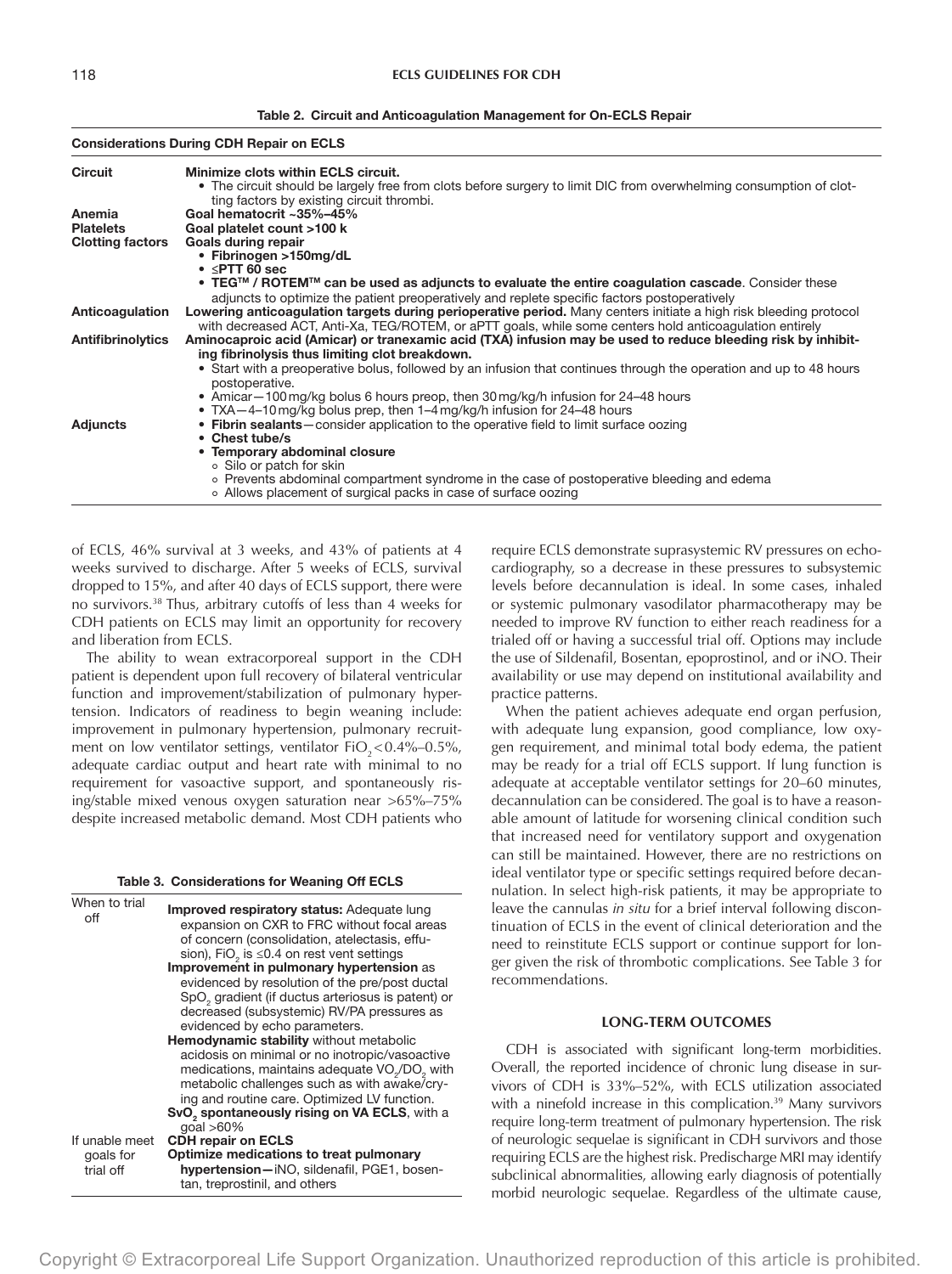CDH ECLS survivors are at risk of long-term neurologic complications, and close neurodevelopmental follow-up is warranted. Given the myriad of morbidities seen in CDH survivors, long-term follow-up will help with early recognition and management of these complications. A brain MRI at or after discharge may be performed to evaluate for evidence or progression of neurologic sequalae.

# *Recommendations*

- Long-term follow-up should occur in multidisciplinary clinics at tertiary/quaternary centers
- CNS imaging pre- and postdischarge in complex care/ multidisciplinary developmental clinic may be beneficial to assess and prognosticate long-term neurodevelopmental progress

## **CONCLUSION**

The care of infants with CDH who undergo ECLS support is extremely complex. The aforementioned guidelines summarize current multiinstitutional, international best practices based on the highest-level available evidence, institutional clinical practice guidelines, and multidisciplinary, expert opinion. Prenatal and postnatal risk assessment is critical for informed decision-making in this population. Management strategies as well as data regarding selection for ECLS, timing of cannulation and decannulation, and timing of CDH repair have all evolved considerably within the field. Despite these guidelines, care of the infant with congenital diaphragmatic hernia must be individualized. While all patients share features of pulmonary hypoplasia and pulmonary hypertension, clinicians must expect a unique clinical phenotype and response to treatment. Optimal outcomes will require a nimble, detailoriented, knowledgeable, and multidisciplinary clinical team.

#### **ACKNOWLEDGMENTS**

We thank Elaine Cooley, MSN RN, and Peter Rycus, MPH for the help in the overall process.

#### **REFERENCES**

- 1. Barbaro RP, Paden ML, Guner YS, *et al*: Pediatric extracorporeal life support organization registry international report 2016. *ASAIO J* 63: 456–463, 2017.
- 2. Guner YS, Delaplain PT, Zhang L, *et al*: Trends in mortality and risk characteristics of congenital diaphragmatic hernia treated with extracorporeal membrane oxygenation. *ASAIO J* 65: 509–515, 2019.
- 3. Jancelewicz T, Brindle ME: Prediction tools in congenital diaphragmatic hernia. *Semin Perinatol* 44: 151165, 2020.
- 4. Snoek KG, Peters NCJ, van Rosmalen J, *et al*: The validity of the observed-to-expected lung-to-head ratio in congenital diaphragmatic hernia in an era of standardized neonatal treatment; a multicenter study. *Prenat Diagn* 37: 658–665, 2017.
- 5. Ruano R, Lazar DA, Cass DL, *et al*: Fetal lung volume and quantification of liver herniation by magnetic resonance imaging in isolated congenital diaphragmatic hernia. *Ultrasound Obstet Gynecol* 43: 662–669, 2014.
- 6. Jani J, Cannie M, Sonigo P, *et al*: Value of prenatal magnetic resonance imaging in the prediction of postnatal outcome in fetuses with diaphragmatic hernia. *Ultrasound Obstet Gynecol* 32: 793–799, 2008.
- 7. Style CC, Olutoye OO, Verla MA, *et al*: Fetal echocardiography (ECHO) in assessment of structural heart defects in congenital diaphragmatic hernia patients: Is early postnatal ECHO necessary for ECMO candidacy? *J Pediatr Surg* 54: 920– 924, 2019.
- 8. Guner YS, Nguyen DV, Zhang L, *et al*: Development and validation of extracorporeal membrane oxygenation mortality-risk models for congenital diaphragmatic hernia. *ASAIO J* 64: 785– 794, 2018.
- 9. Nasr A, Langer JC; Canadian Pediatric Surgery Network: Influence of location of delivery on outcome in neonates with congenital diaphragmatic hernia. *J Pediatr Surg* 46: 814–816, 2011.
- 10. Hedrick HL, Crombleholme TM, Flake AW, *et al*: Right congenital diaphragmatic hernia: Prenatal assessment and outcome. *J Pediatr Surg* 39: 319–323; discussion 319–323, 2004.
- 11. Snoek KG, Capolupo I, van Rosmalen J, *et al*; CDH EURO Consortium: Conventional mechanical ventilation versus highfrequency oscillatory ventilation for congenital diaphragmatic hernia: A Randomized Clinical Trial (The VICI-trial). *Ann Surg* 263: 867–874, 2016.
- 12. Snoek KG, Reiss IK, Greenough A, *et al*: Standardized postnatal management of infants with congenital diaphragmatic hernia in Europe: The CDH EURO Consortium Consensus—2015 Update. *Neonatology* 110: 66–74, 2016.
- 13. Puligandla PS, Skarsgard ED, Offringa M, *et al*; Canadian Congenital Diaphragmatic Hernia Collaborative: Diagnosis and management of congenital diaphragmatic hernia: A clinical practice guideline. *CMAJ* 190: E103–E112, 2018.
- 14. Patel N, Lally PA, Kipfmueller F, *et al*: Ventricular dysfunction is a critical determinant of mortality in congenital diaphragmatic hernia. *Am J Respir Crit Care Med* 200: 1522–1530, 2019.
- 15. Putnam LR, Tsao K, Morini F, *et al*: Evaluation of variability in inhaled nitric oxide use and pulmonary hypertension in patients with congenital diaphragmatic hernia. *JAMA Pediatr* 170: 1188–1194, 2016.
- 16. Gaffar S, Ellini AR, Ahmad I, Chen Y, Ashrafi AH: Left ventricular cardiac output is a reliable predictor of extracorporeal life support in neonates with congenital diaphragmatic hernia. *J Perinatol* 39: 648–653, 2019.
- 17. Harting MT: Congenital diaphragmatic hernia-associated pulmonary hypertension. *Semin Pediatr Surg* 26: 147–153, 2017.
- 18. Delaplain PT, Jancelewicz T, Di Nardo M, *et al*: Management preferences in ECMO mode for congenital diaphragmatic hernia. *J Pediatr Surg* 54: 903–908, 2019.
- 19. Church JT, Kim AC, Erickson KM, *et al*: Pushing the boundaries of ECLS: Outcomes in <34 week EGA neonates. *J Pediatr Surg* 52: 1810–1815, 2017.
- 20. Delaplain PT, Zhang L, Chen Y, *et al*: Cannulating the contraindicated: Effect of low birth weight on mortality in neonates with congenital diaphragmatic hernia on extracorporeal membrane oxygenation. *J Pediatr Surg* 52: 2018–2025, 2017.
- 21. Dyamenahalli U, Morris M, Rycus P, Bhutta AT, Tweddell JS, Prodhan P: Short-term outcome of neonates with congenital heart disease and diaphragmatic hernia treated with extracorporeal membrane oxygenation. *Ann Thorac Surg* 95: 1373–1376, 2013.
- 22. Fraser CD III, Hill KD, Wallace A, *et al*: The prevalence and impact of congenital diaphragmatic hernia among patients undergoing surgery for congenital heart disease. *Semin Thorac Cardiovasc Surg* 31: 69–77, 2019.
- 23. Guner YS, Khemani RG, Qureshi FG, *et al*: Outcome analysis of neonates with congenital diaphragmatic hernia treated with venovenous vs venoarterial extracorporeal membrane oxygenation. *J Pediatr Surg* 44: 1691–1701, 2009.
- 24. Guner YS, Harting MT, Fairbairn K, *et al*: Outcomes of infants with congenital diaphragmatic hernia treated with venovenous versus venoarterial extracorporeal membrane oxygenation: A propensity score approach. *J Pediatr Surg* 53: 2092–2099, 2018.
- 25. Wien MA, Whitehead MT, Bulas D, *et al*: Patterns of brain injury in newborns treated with extracorporeal membrane oxygenation. *AJNR Am J Neuroradiol* 38: 820–826, 2017.
- 26. Frenckner B, Palmér K, Lindén V: Neonates with congenital diaphragmatic hernia have smaller neck veins than other